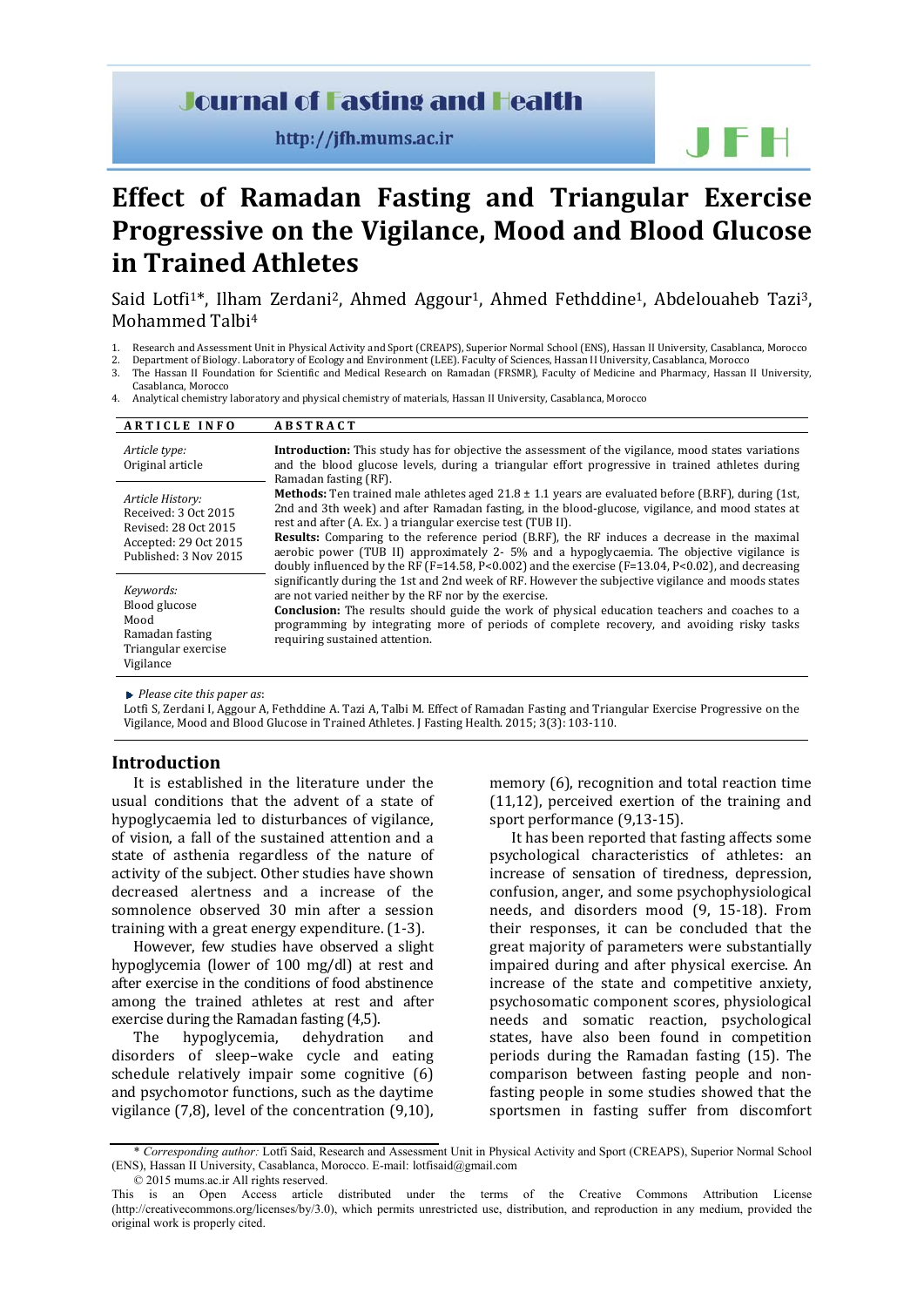during Ramadan (9,13,19,20). These states have also observed in the students after the workout sessions of physical education. Few of studies which have investigated the blood glucose and psychological parameters during the resistance exercise and fasting in athletes (6,10,15,21). The objective of this study is the assessment of changes in glycemia, vigilance and moods states during a triangular effort progressive in trained athletes during Ramadan fasting.

## **Material and methods**

## *Participants*

Ten trained male athletes aged  $21.8 \pm 1.1$ participated in this study, and were accepted for the investigation with their informed consent. All subjects engaged in at least two-hour training sessions, five times each week for 3 years, in a program in physical education and sports at university and continued their regular training program during Ramadan. All the subjects are musulmans, healthy, non smokers, and regularly faste Ramadan entirely, and all resident in university city. They are selectionned from 1500 m run test (presented a higher correlation with the TUB II).

## *Tests*

*Body Weight.* It was measured to the nearest 0.1 kg using an electronic body weight scale ((Seca Instruments Ltd., Germany). The subjects are evaluated an hour before the beginning of the tests. The taken measures is performed feet nude and with a slight held of sport.

*Test of the University of Bordeaux II (TUB II*) developed by Cazorla and Léger (1993) (22). It is a progressive triangle test with stages of 3 min of race interspersed by periods of rest during one min. The test lasts approximately 40 minutes and evaluates the speed maximum aerobic with the incomplete recoveries. The test consists of running on a track, with markers every 25 m, for a succession of stages each of 3 minutes duration, beginning at 14 km h-1 and increasing by 2 km.h<sup>-1</sup> up to 18 km.h<sup>-1</sup>, then by 1 km.h<sup>-1</sup> to the superior speeds. These stages are separated by one minute of recovery (to allow a sample of blood to be taken). At each stage, the athletes should follow the speed imposed by a broadcasting device of sound signals (which replaces the usual cassette). The test is stopped when the athletes are not

capable any more of following the rhythm imposed by the signals and are unable to make the mark by the signal. The last stage announced is the performance of the subject corresponding to the sum of the time (in seconds) made in each bearing.

The validation of the TUB II was carried out from the reference tests: Leger and Boucher Test (1980) and the VAM-Eval Test, estimating the Maximal Aerobic Speed level (MAS) developed by Cazorla and Léger (1993) (22) and Hourcade et al., (1997) (23). This corresponds to a test of 1500 m race  $(r = 0.83, p < 0.05)$ . The TUB II performances are significantly correlated with those of 800 m, and the values of K4 (portable gas analyzer) on the VO2 max, and the MAS.

*Blood Glucose Levels.* The evaluation of the level of glucose in the blood (mg/dl) was carried out in complete rest 15 minutes before the test of the TUB II and just after the last bearing carried out by the subject using a System Bionime Rightest TM GM 300 to test strip which the principle of measurement is based on the reaction with glucose oxidase.

*Digital Substitution Chiffre-Symbole Test (DSST).* The DSST is one the tests of the Wechsler Adult Intelligence Scale developed by Wechsler (WIAS, 2003) (24), through a coding-decoding of system of figures in symbols in 90 seconds. The performance of the subject is the number of boxes filled properly. The DSST is one subscale of WAIS, and has a good standardization sample and it is also considered to be reliable and valid in a large standardization sample. The validity of test (WAIS) as a measure of global intelligence. It is correlated highly with other IQ tests. The reliability coefficients (internal consistency) are .93 for the Performance IQ averaged across all age groups and .97 for the Verbal IQ, with an r of .97 for the full scale. DSST scores have been shown to be significantly correlated with tests of fine motor speed and motor dexterity. The reliability coefficients are very strong (split half reliability coefficient is .95+; test-retest is 0.83).

The subjects have already undergone a training to this test to limit the effects of learning. This test is administered 15 minutes after the exercise.

*Visual Analogue Scale (VAS.)* The Visual Analog Scale is a self-assessment. It is widely used due to its simplicity and adaptability to a broad range of populations in several parameters. Its usefulness has been validated in by several works, and is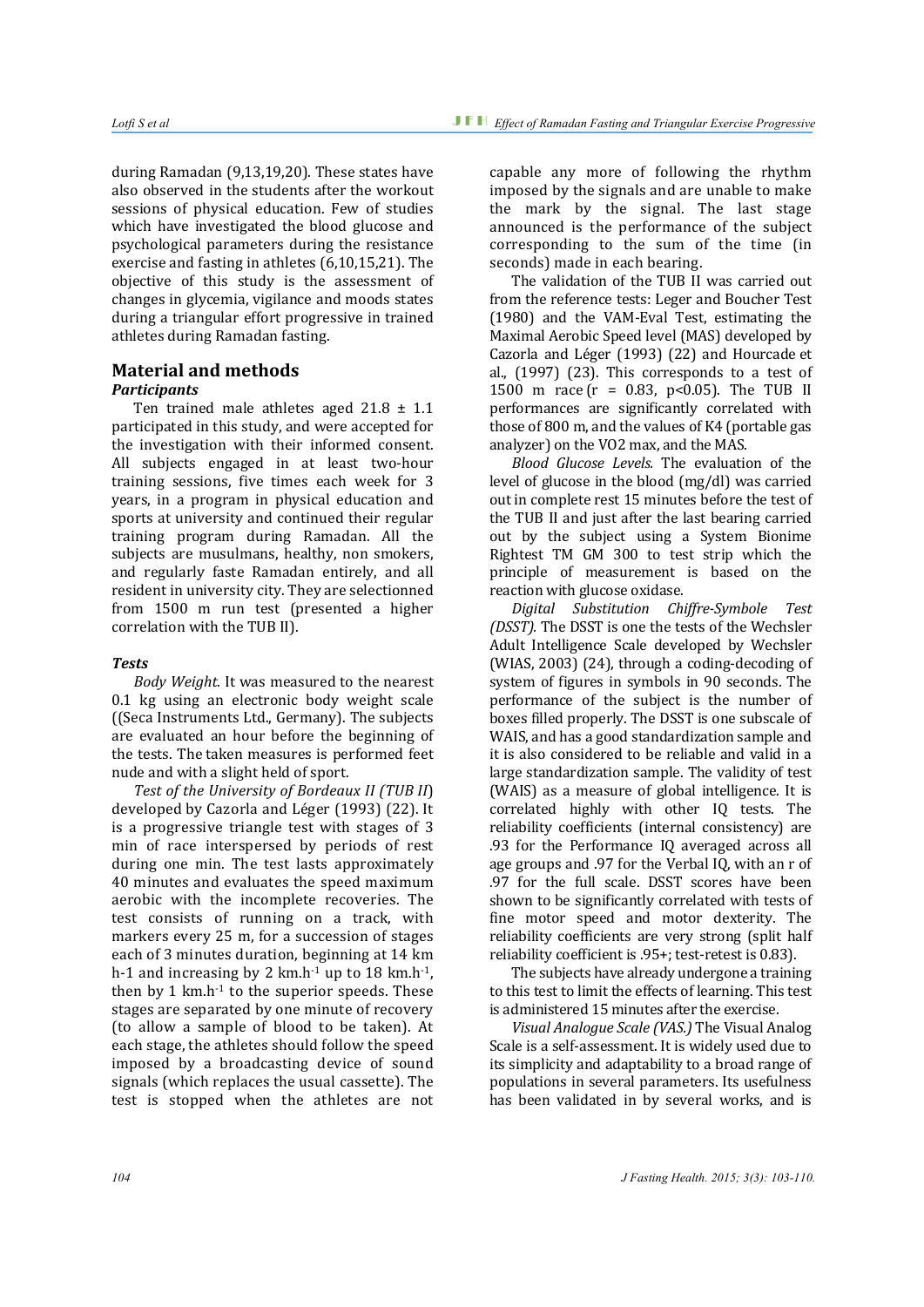known as a methodologically sound instrument for quantitative assessment of neuropsychological parameters and detection the clinical changes. This scale is sensitive, reproducible, reliable and validated and has a good acceptability. For construct validity, the VAS scores are correlated with the interval scales, the psychological scales, and the clinical interviews, and is highly correlated with a 5-point verbal descriptive scale ("nil," "mild," "moderate," "severe," and "very severe") and with wide Numeric Rating Scales. The reliability (test–retest reliability) is very high (r: .94+).

In our study, VAS assesses seven states of mood on a visual scale horizontal to 10 cm (25). Three variables include the general vigilance (energetic, drowsiness and tiredness) and four other variables include the general mood (happy, in form, anxiety and clumsiness), calculated through the formulas proposed by Monk (1989) (26).

Subjective Alertness (SA): SA= [energetic + 200 - (drowsiness + tiredness)] / 4.

General Mood (GM):  $GM = \{happy + In + form$ 200 - (anxious + clumsiness)] /4.

#### *Research Design*

The study was conducted in the Laboratory of Research and Assessment in Physical Activity and Sport ( CREAPS), Hassan II University, Casablanca (Morocco) All evaluations are carried out in the afternoon (15- 16h: 30 mn), after 9-10 h of fasting, one week before (B.RF), three times during Ramadan fasting: the

first (1st W), second (2nd W) and the third week (3th W) and once after two weeks of the end of Ramadan month (A.RF). The ambient temperature is 20-25 degree Celsius. Five minutes of heating in the form of stretch have been carried out prior to the beginning of the tests. No physical effort was provided by the athletes the morning. The blood glucose level, DSST and VAS are administered at rest (30 min before) and 15 min after the TUB II (A.Ex).

#### *Data Analysis*

The results were analyzed using the test of analysis of variance (ANOVA) to a factor with repeated measures for the body weight and the TUB II. Friedman's ANOVA by rank test was used if the normality test failed. The ANOVA two factors is carried out for the Blood glucose level, DSST and VAS values. The post-hoc analyzes have been carried out by the nonparametric Wilcoxon test for paired samples for each variable, with B.R taken as the reference period compared to other periods of evaluation; and the threshold of significance is 0.05 . The data have been processed with SPSS (SPSS Inc. Chicago, IL, version 22).

#### **Results**

The means and standard deviations of physical performance, body weight, blood glucose and mood states and vigilance recorded during and outside of Ramadan fasting are presented in Table 1.

Table 1. Variation of body weight, TUB II performance (sec), blood glucose (mg/l), vigilance and moods states before, during and after Ramadan fasting. The reported values are expressed as mean ± sd.

|                         |      | B.RF              | 1 <sup>st</sup> W            | $2nd$ W             | A.RF               | <b>ANOVA</b>   |                    |
|-------------------------|------|-------------------|------------------------------|---------------------|--------------------|----------------|--------------------|
| Parameters              |      |                   |                              |                     |                    | F              | p                  |
| Body Wight (kg)         |      | $74.3 \pm 8.78$   | $74.3 \pm 8.92$              | $74.1 \pm 9.15$     | 75.05±8.96         |                | Ns                 |
| TUB II (sec)            |      | 751.7±159.03      | 768.4*±156.40                | 796.0*±189.13       | 777*±191.50        | 2.98           | 0.04 <sup>a</sup>  |
| Blood glucose<br>(mg/l) | Rest | $84.5 \pm 15.7$   | $74.4 \pm 8.27$ *            | $75.7 \pm 8.88$ *   | $78.4 \pm 11.16$   | 3.72           | 0.03 <sup>a</sup>  |
|                         | A.Ex | $109.5 \pm 24.15$ | $80 \pm 14.65$ <sup>a*</sup> | $83.7 \pm 18.8$     | $97.3 \pm 23.13$   |                | <b>NS</b>          |
| <b>DSST</b>             | Rest | $59.37 \pm 11.85$ | 44.4 ± 11.25 $*$             | $51\pm10.67*$       | $58.66 \pm 10.65$  | 14.58          | 0.002 <sup>a</sup> |
|                         | A.Ex | $61.87 \pm 10.31$ | $47.1 \pm 11.74$ * $\dagger$ | $53.5 \pm 12.38$ *+ | $59.44 \pm 12.62*$ | 13.04          | 0.02 <sup>b</sup>  |
| Subjective<br>Alertness | Rest | 48.65±0.827       | $48.67 \pm 0.755$            | $48.77 \pm 1.07$    | $48.41 \pm 1225$   |                | <b>NS</b>          |
|                         | A.Ex | $48.31 \pm 1.05$  | $48.12 \pm 1.06$             | $48.31 \pm 1.34$    | $48.36 \pm 1.26$   | $\overline{a}$ | <b>NS</b>          |
| General Mood            | Rest | 51.225±1.293      | $50.3 \pm 1.343$             | $50.60 \pm 1.248$   | $50.52 \pm 1.12$   |                | <b>NS</b>          |
|                         | A.Ex | $50.75 \pm 0.92$  | $50.77 \pm 1.261$            | $50.60 \pm 1.237$   | $50.41 \pm 1.42$   |                | <b>NS</b>          |

a: effect of Ramadan fasting; b: effect of the exercise

\*significant at p < 0.05; \*\*: significant at p< 0.01. Comparison to B.RF compared by the Wilcoxon test

†: Comparison between the scores obtained at rest and A.Ex (after exercise) by the Wilcoxon test (p<0.05)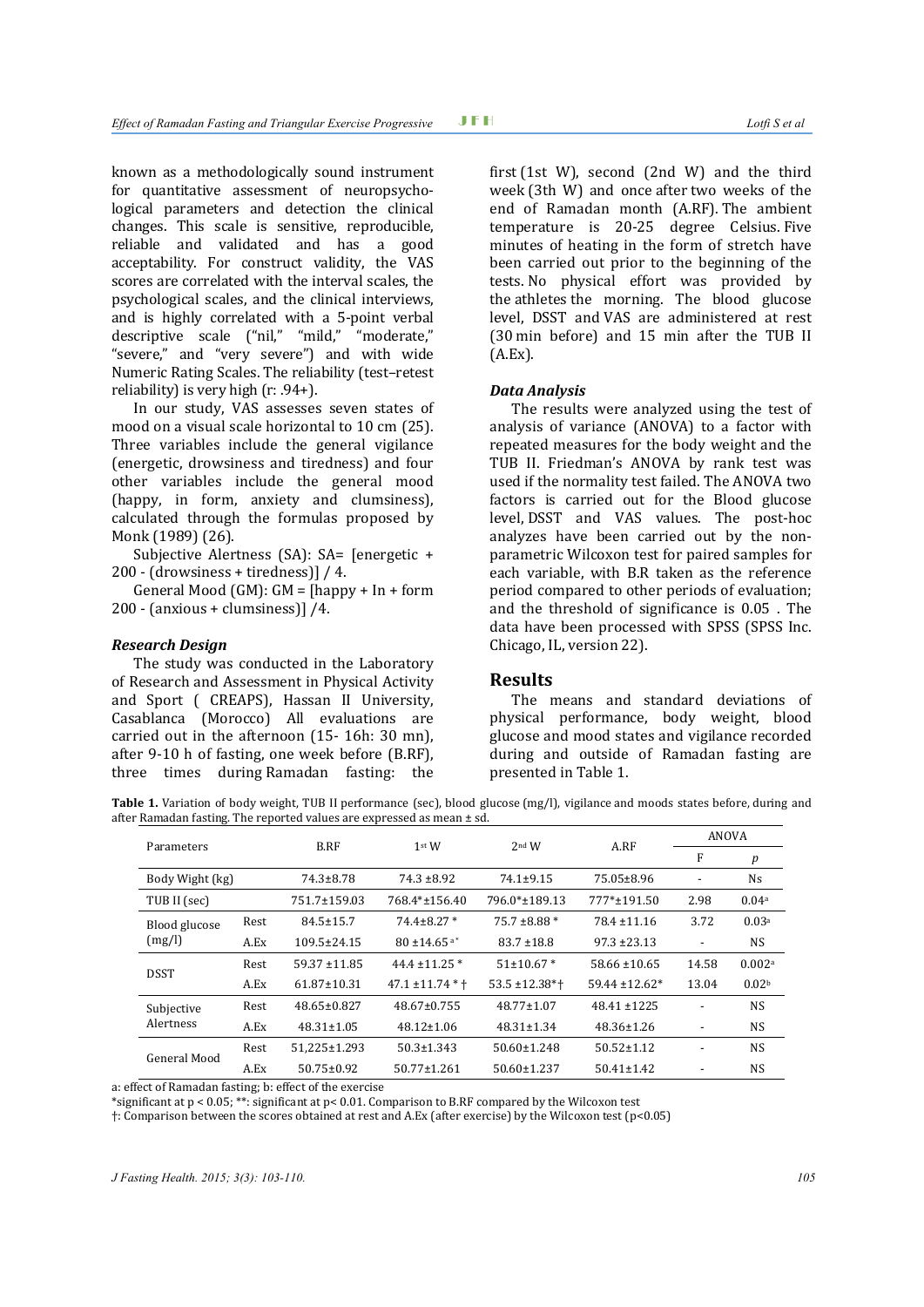Physical performance values obtained by the TUB II are influenced significantly by the Ramadan fasting ( $F = 2.98$ ,  $p < 0.04$ ). The average performance gradually decreases during the 1st W, 2nd W and 3nd W and A.RF respectively of 2.22 %, 5.89%, 5.10% and 3.37 %. The values of the body weight do not undergo any significant variation compared to the initial values.

The ANOVA II shows the significant effect of fasting  $(F = 3.7, p<0.03)$  on the values of the blood glucose levels and no effect of the exercise and its interaction with the fasting. The post hoc comparisons show that the average at the rest decrease during the 1stW (84.5  $\pm$  74.4 vs 15.7  $\pm 8.27$ , p<0.002), 2<sup>nd</sup> W (84.5  $\pm$  75.7 vs 15.7 ±8.88, p<0.04), and 3nd W (84.5 ±15.7 vs 77.66  $\pm 8.88$ , p<0.05) compared to the B.RF values respectively -11.95 %, -10.52 % and - 8.31 %. The blood glucose levels after 15 min of the exercise show a slight tendency to increase compared to the rest values in the 1stW (84.5  $±15.7 ±14.65$  vs 80, p<0.05). However, the average the blood glucose levels at rest and after exercise remain below 1g/l.

The results of the objective vigilance show a significant effect of Ramadan (p<0.002) and of the physical exercise  $(p<0.02)$  on the scores of DSST. In effect, the average of the DSST, compared to the reference period, decreases significantly during the  $1<sup>st</sup>$  W (at rest of -25.21 %, A.Ex. of -23.87, p<0.05), the W2 (at rest of - 14.10 %, A.Ex to -13.53 %, p<0.05), and the 3st W (at rest of -6.86 %, A.Ex. of -8.84 %, p<0.05). No significant variation is observed nor between B.RF and A.RF and neither between 3st W and A.RF, even if it shows a slight increase.

The posthoc comparison, shows that the DSST scores recorded A.Ex. compared to rest period increase significantly (p<0.05) during Ramadan ( $1$ <sup>st</sup> W of +6.08 %;  $2^{\text{nd}}$ W of +4.90 %). In outside of Ramadan, the comparisons of scores pre and post TUB II are not significant.<br>However, the scores recorded

recorded the subjective alertness, general mood evaluated by the VAS are modified neither by fasting nor by physical exercise.

## **Discussion**

This study was designed to assess variations in the vigilance, mood states and glycemia during a triangular effort progressive in trained athletes during Ramadan fasting. The data

obtained showed that fasting has influenced the performance of the TUB II, this a triangular exercise progressive mobilized the maximum aerobic power (MAP), and the metabolic intermediate power by high speeds gradually of the stages of 3 min interspersed by intervals of recovery of 1 min. This last is of more and more incomplete when the imposed running speed gradually increases. During the first levels (12-4 km/h), it requests the metabolism aerobic. In effect the rest minute is relatively sufficient for the cardiovascular recovery (27). But, the latest levels achieved by the subjects, mobilize more and more the anaerobic metabolism, with a<br>large production of lactate (28). The production of lactate (28). contribution in respiratory oxygen during the recovery of a minute becomes incomplete to oxidize completely the lactic acid product reaching 8 to 16 mmol/l to the stage 16 km/h. Consequently, the subjects are forced to stop by the speed imposed by the test. The main results of this study revealed a significant decrease in physical performance values obtained by the TUB II, reaching 2-5% during the Ramadan fasting comparing to the reference period (B.RF). According to our results, it has found in literature a reductions in the maximum aerobic power (MAP), and the VO2max in the sedentary subjects (29), and trained athletes (16,19,30,31) in the similar tests (23). However, the variations in these finding are very broad ranging from 2.7 to 22 %, they depend probably of the sports training styles.

The last review of literature has concluded that when the water level in the body is reduced to more than 2 %, a alteration of the performance in endurance is highly likely (2). Moreover, when the dehydration is combined with the reducing of hepatic glycogen level (hypoglycemia threshold) and without energy<br>intake, the physical performance is performance compromised automatically (32). The flow of blood in muscle and the muscle glycogen use are reduced consequently (33) led to the reduction of the exercise intensity (34).

The variations of the values of the body weight observed in our work are not significant during Ramadan, despite the disruption of the food system. This finding is in concordance with the results identified in footballers (9,13,35), runners (16,36) and the power athletes (17). Although the training sessions are 3 to 5 times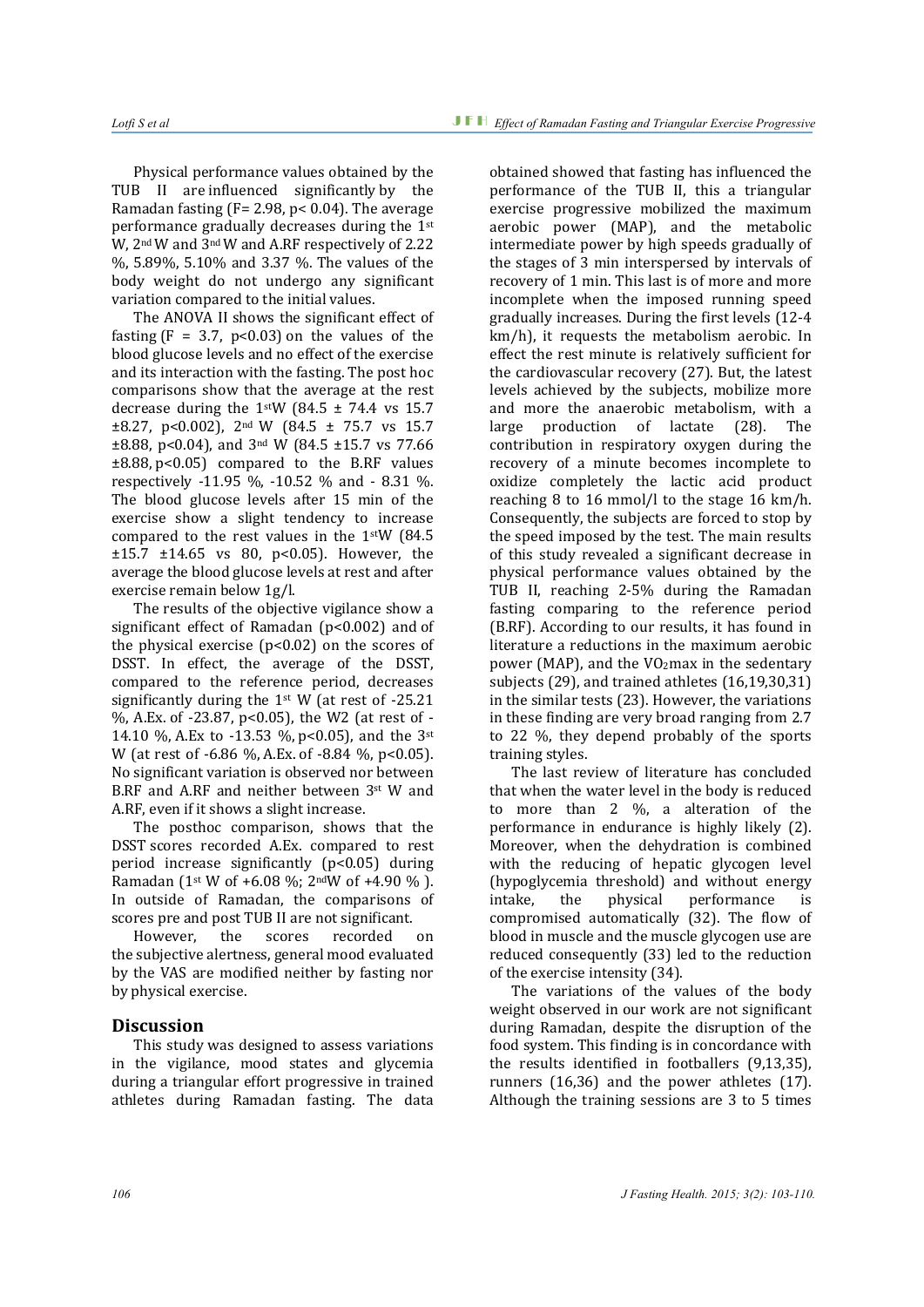per week. The constancy of this parameter is often interpreted as the resultant of the balance between the intake and energy expenditure.

The results obtained through this study on the blood glucose levels show a significant effect of fasting, and an absence of triangular exercise progressive effect (TUB II) with average values always to below 100 mg/dl during and outside of the Ramadan. This decline may be linked to several physiological factors. In fact, previous studies have shown that, during Ramadan fasting, the athletes are subject to a severe hypoglycaemia after the exercise (4,5,37) due to water loss, electrolytic no restored and an increase of the osmolarity<br>
(38). Consequently, it induces Consequently, thermoregulation disorders (3,39), and an hypovigilance (7,38,40), and a decrease in physical performance and rate of sports training (41,42).

However, we have observed in our results, that hypoglycaemia is reduced more and more during Ramadan fasting (-11.95 %; -10.52 %; - 8.31 %) demonstrating the process of the body's adaptation to fasting. In addition, the stability of the blood glucose levels after the exercise in relation to the period B.RF and its slight tendency to increase in relation to the rest, found in our work, is also observed by other studies in sedentary and athletes (37,43), and is the result of Cori cycle activation and the effect of insulin on blood glucose levels during the recovery period.

Through our results, the levels of vigilance objective (DSST) are doubly influenced by the effect of fasting and the effect of the exercise. The decrease of the vigilance at rest during Ramadan fasting compared to the reference period, can be explained by the circadian<br>rhythm disturbance (7.44.45), the sleep rhythm disturbance  $(7,44,45)$ , disorders (9), the hypohydratation, and the blood glucose decreasing. This hypoglycemia often reduces the functions cognitive (46). These results were consistent with some studies which showed deterioration (less 20 %) of the concentration and subjective vigilance during Ramadan in sedentary subjects and athletes (7,10,9). However, Lotfi et al, (2010) (6) showed in their results that the intermittent fasting imply differently effects on cognitive functions (work memory, visual perception, errors performances) and physiological parameters.

However, the increase in scores of the vigilance objective post-exercise found in our study, is the result of three factors: the effect of the increase in blood glucose levels after the exercise compared to the rest values, the effect of heat delayed after the exercise (47) and the neurostimulant effect of exercise on the cerebral cortex (production of dopamine, norepinephrine, and serotonin) acting as activating factor on the cognitive performance (48).

However, these effects only last about twenty minutes following the activity load and the moment of training. In fact, ours observations were only measured just 15 min after the end of the exercise and some residual implicit exercise effect on the cognitive vigilance activation may still occur during this period and consequently the physical exercise has a counterbalancing effect.

However the subjective alertness and general mood evaluated in our results show that they are not affected by neither the fasting and nor by the exercise. When the subjects are called to express their psychological states by the VAS, they tend to demonstrate the constancy of their psychological states, and to underestimate the exercise and fasting effect: so they declared that they are as usual less sleepy, less tired, less clumsy, less anxious, more energetic, happy, and in a good physical fit. This result is confirmed by some studies, which observed no variation of the subjective perception of the tiredness and the training load in trained athletes during Ramadan fasting (8,9). This result is confirmed by some studies, which observed no variation of the subjective perception of the tiredness and the training load in trained athletes during Ramadan fasting (9,10,36). However, these findings remain opposed to some descriptive and experimental studies which confirmed the deterioration of mood states and the increase of malaise in the sedentary subjects and trained athletes such as anxiety, drowsiness, irritability, tiredness, nervousness, hunger, thirst, headache,<br>dizziness, digestive disorders, and dizziness, digestive disorders,<br>psychosomatic reactions (8-10,19  $(8-10,15-17,49)$ . Several studies are required to identify the fasting and exercise conditions on vigilance levels, on the university students' achievement and on shift workers performance during Ramadan, weighted as a function of sex, age, and the level of the physical condition.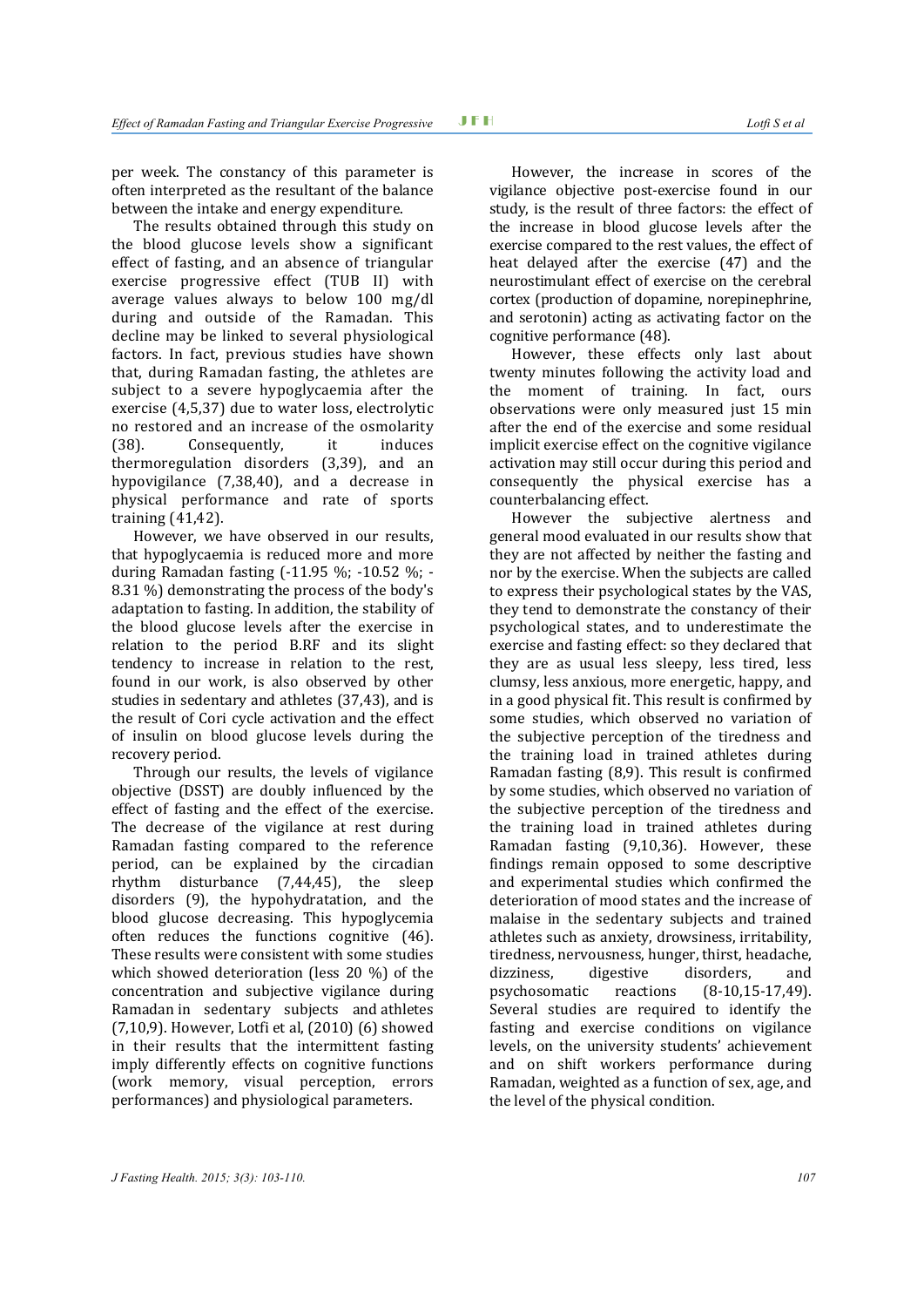### **Conclusion**

The Ramadan fasting induces a decrease in the maximal aerobic power and a hypoglycemia in the athletes trained. The disruption of the circadian rhythm and the lack of energy intake are the main causes. These factors have led to an alteration of the objective vigilance at rest. However, the physical exercise counterbalances slightly the fasting effect just after. In addition the states of mood and the subjective alertness are not modified by fasting effects and physical exercise. But, if the triangular exercise progressive is prolonged and carried out in a hot climate, the alterations of energy processes and cognitive will be more important,

The results obtained by our study should guide the work of teachers and coaches to a reprogramming integrating more of periods of complete recovery, and avoiding risky tasks requiring sustained attention.

#### **Acknowledgment**

This study was supported by Hassan II Foundation for Scientific and Medical Research on Ramadan. We are grateful to the subjects who volunteered for this study. We also thank Badaoui Rachid for his assistance in the preparation of the manuscript.

#### **References**

- 1. Krifi M, Ben Salem M, Ben Rayana MC, Alsuemi C, Ben Farhat N, Triki S, et al. Ramadan, activité physique et variations biologiques. J Med Nutr. 1989; 25(4):223-9.
- 2. Judelson DA, Maresh CM, Anderson JM, Armstrong LE, Casa DJ, Kraemer WJ, et al. Hydration and muscular performance: does fluid balance affect strength, power and high-intensity endurance? Sports Med. 2007; 37(10):907–21.
- 3. Sawka MN, Noakes TD. Does dehydration impair exercise performance? Med Sci Sports Exerc. 2007; 39(8):1209–17.
- 4. Faye J, Fall A, Badji L, Cisse F, Stephan H, Tine P. Effects of Ramadan fast on weight, performance, and glycemia during training for resistance. Dakar Med. 2005; 50(3):146–51.
- 5. Haghdoost AA, Poorranjbar M. The interaction between physical activity and fasting on the serum lipid profile during Ramadan. Singapore Med I. 2009: 50(9):897-901.
- 6. Lotfi S, Madani M, Tazi A. Boumahmaza M, Talbi M. Variation of cognitive functions and glycemia during physical exercise in Ramadan fasting. Rev Neurol (Paris). 2010; 166(8-9):721–6.
- 7. Lotfi S, Madani M, Tazi A, Zerdani I, Boumahmaza M, Talbi M. Variations de la vigilance, de la fréquence cardiaque, et de la température corporelle au cours des exercices physiques pendant le jeune de ramadan. Ann Afr Med. 2013; 6(2):1113-23
- 8. Aziz AR, Chia M, Wahid MF, Png W, Wong JT, Teh KC. Effects of Ramadan fasting on maximal bench press strength performance in trained athletes. Proceedings of the III International Conference of Physical Education and Sports Science. Singapore; 2010.
- 9. Leiper JB, Junge A, Maughan RJ, Zerguini Y, Dvorak J. Alteration of subjective feelings in football players undertaking their usual training and match schedule during the Ramadan fast. J Sports Sci. 2008; 26(Suppl 3):S55–69.
- 10. Aziz AR, Wahid MF, Png W, Jesuvadian CV. Effects of Ramadan fasting on 60 min of endurance running performance in moderately trained men. Br J Sports Med. 2010; 44(7):516-21.
- 11. Lotfi S, Madani M, Tazi A, Boumahmaza M, Talbi M. CNS Activation, reaction time, blood pressure and heart rate variation during ramadan intermittent fasting and exercise. World J Sports Sci. 2010; 3(1):37-43.
- 12. Ali MR, Amir T. Effects of fasting on visual flicker fusion. Percept Mot Skills. 1989; 69(2):627-31.
- 13. Zerguini Y, Kirkendall D, Junge A, Dvorak J. Impact Of Ramadan on physical performance in professional soccer players. Br J Sports Med. 2007; 41(6):398-400.
- 14. Waterhouse J. Effects of Ramadan on physical performance: chronobiological considerations. Br J Sports Med. 2010; 44(7):509–15.
- 15. Lotfi S, Rahmoun S, Saydi S, Madani M, Tazi A, Talbi M. Changes in states of anxiety and psychosomatic reactions in competition periods during the ramadan fasting. Int J Adv Psychol. 2013; 2(2):112-7.
- 16. Chennaoui M, Desgorces F, Drogou C, Boudjemaa B, Tomaszewski A, Depiesse F, et al. Effects of Ramadan fasting on physical performance and<br>metabolic, hormonal, and inflammatory inflammatory parameters in middle-distance runners. Appl Physiol Nutr Metab. 2009; 34(4):587–94.
- 17. Karli U, Guvenc A, Aslan A, Hazir T, Acikada C. Influence of Ramadan fasting on anaerobic performance and recovery following short time high intensity exercise. J Sports Sci Med. 2007; 6(4):490–7.
- 18. Chaouachi A, Coutts AJ, Chamari K, Wong del P, Chaouachi M, Chtara M, et al. Effect of Ramadan intermittent fasting on aerobic and anaerobic performance and perception of fatigue in male elite judo athletes. J Strength Cond Res. 2009; 23(9):2702-9.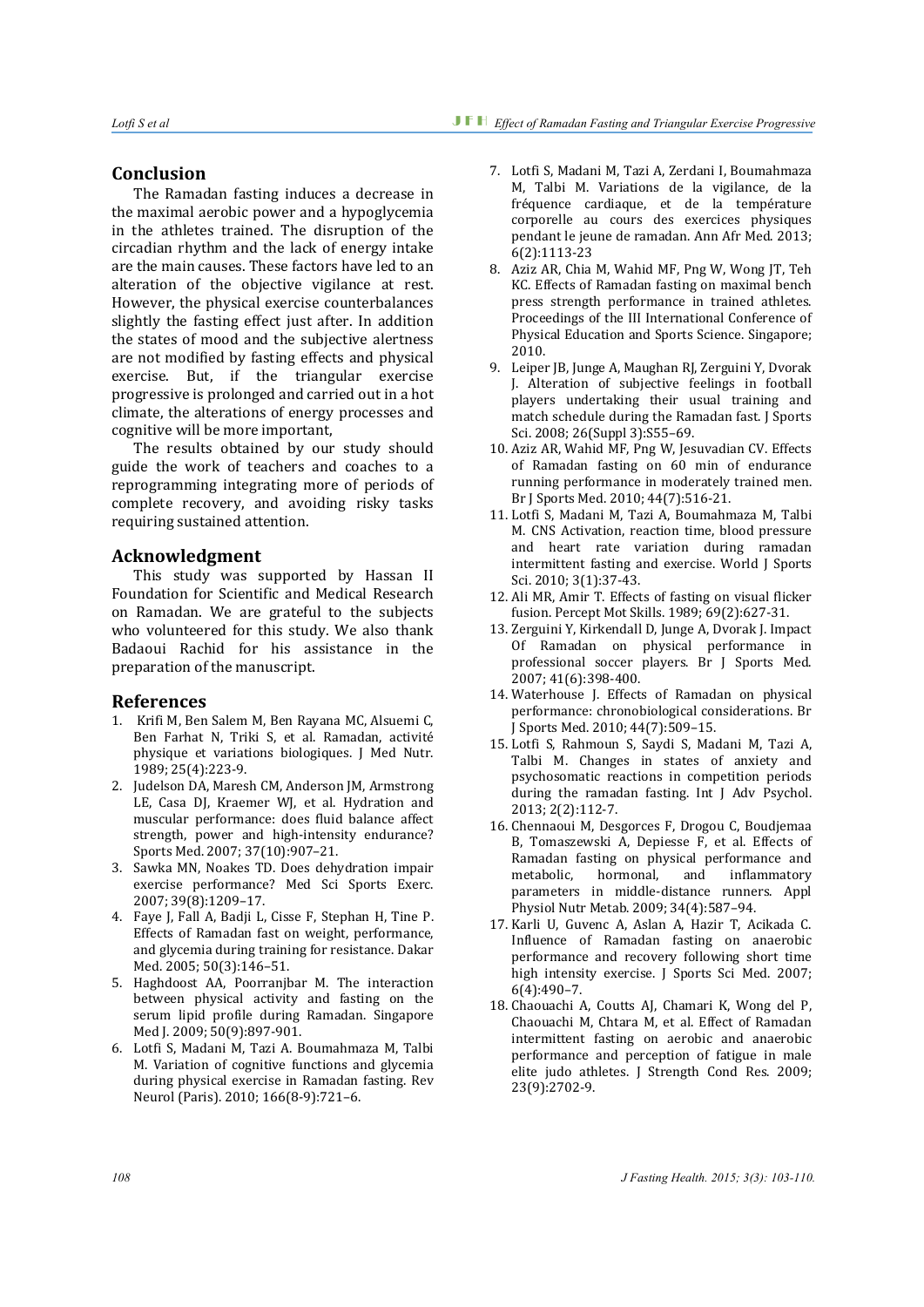- 19. Kinugasa T, Nair G, Aziz AR. Effects of Ramadan performance psychological characteristics in youth soccer players. Proceedings of the III International Conference of Physical Education and Sports Science. Singapore; 2010.
- 20. Khalfallah T, Chaari N, Henchi MA, Merchaoui I, Bchir N, Akrout M, et al. Evaluation de l'impact du jeune du mois de Ramadan sur la charge physique de travail. Arch Des Maladies Profession Env. 2003; 65(7):564-70.
- 21. Boussif M, Bigard AX, Chalabi H, Guezennec CY. Effets du jeûne de Ramadan sur les performances physiques et la consommation maximale d'oxygène (VO2 max) chez les coureurs de demifond et les footballeurs. Revue Sci Staps. 2010; 17(7):27-37.
- 22. Cazorla G, Léger L. Comment évaluer et développer vos capacités aérobies: epreuves de<br>course navette et épreuve VAMEVAL. épreuve AREAPS.1993; 2:123.
- 23. Hourcade JC. Etude comparative de deux tests de terrain: le test de l'Université Victor Segalen Bordeaux 2 (TUB 2) et le VAMEVAL. Mémoire pour le diplôme de Maîtrise en STAPS. Bordeaux, France: Faculte des Sciences du Sports et de I'Education Physique de Bordeaux; 1997.
- 24. Wechsler D. Adult Intelligence Scale (WAIS III). Paris: Centre de Psychologie Appliquée; 2003.
- 25. Hindmarch I. Psychomotor function and psychoactive drugs. 1980. Br J Clin Pharmacol. 2004; 58(7):S720-40.
- 26. Monk TH. A Visual Analogue Scale technique to measure global vigor and affect. Psychiatry Res. 1989; 27(1):89-99.
- 27. Cazorla G, Hourcade JC. Etude comparative de deux tests de terrain: le test de l'Université Victor Segalen Bordeaux 2 (TUB II) et le VAMEVAL. Mémoire pour le diplôme de Maîtrise en STAPS. Bordeaux, France: Faculté des Sciences du Sport et de l'Education Physique de Bordeaux; 1997.
- 28. Cazorla G, Boussaidi L, Godemet M. Evaluation du rugbyman sur le terrain. Actes du Congrès médical de la Fédération Française de Rugby: Pathologies du rugbyman, épaule, genoux, rachis, physiologie. Deed of Medical Congress of French Federation of Rugby, Lyon, France; 2004. P. 435- 56.
- 29. Khedder A, Achour N, Asou Messad N, Souzayen A, Nacef T. Etude comparative de l'adaptation de l'organisme à l'effort sur ergocycle pendant et après Ramadan. Méd du sport. 1983; 4:16-7.
- 30. Fall A, Sarr M, Mandengue SH, Badji L, Samb A, Gueye L, et al. Effets d'une restriction hydrique et alimentaire prolongée (ramadan) sur la performance et les réponses cardiovasculaires au cours d'un exercice incrémental en milieu tropical chaud. Sci Sports. 2007; 22(1):50–3.
- 31. Brikci A, Faynot R, Davenne D. Ramadan et pratique physique. Dans: Bulletin de liaison des professeurs d'éducation physique de l'académie de Reims nº 23-24. Académie de Reims. 2000; 3:3-  $\mathbf{Q}$
- 32. Below PR, Mora-Rodriguez R, Gonzalez-Alonso J, Coyle EF. Fluid and carbohydrate ingestion independently improve performance during 1 h of intense exercise. Med Sci Sports Exerc. 1995; 27(2):200–10.
- 33. González-Alonso J, Calbet JA, Nielsen B. Metabolic and thermodynamic responses to dehydrationinduced reductions in muscle blood flow in exercising humans. J Physiol. 1999; 520(Pt 2):577–89.
- 34. Rauch HG, St Clair Gibson A, Lambert EV, Noakes TD. A signalling role for muscle glycogen in the regulation of pace during prolonged exercise. Br J Sports Med. 2005; 39(1):34–8.
- 35. Meckel Y, Ismaeel A, Eliakim A. The effect of the Ramadan fast on physical performance and dietary habits in adolescent soccer players. Eur J Appl Physiol. 2008; 102(6):651–7.
- 36. Wahid MF, Aziz AR, Png W, Lai G, Jesuvadian C. Reproductibility of submaximal responses excise performance during endurance running in the Ramadan fasting month in moderately trained men. Singapore: Youth In Physical Education And Sport; 2010. P. 351-7.
- 37. Ba S, Seck D, Kane MO, Seck MB, Sarr FB, Ciss M, et al. Étude comparative de l'effet du jeûne pendant le Ramadan sur la glycémie au repos chez les sportifs et les sédentaires. Dakar Med. 2005; 50(1):22-51.
- 38. Ramadan JM, Barac-Nieto M. Cardio-respiratory responses to moderately heavy aerobic exercise during the Ramadan fasts. Saudi Med J. 2000; 21(3):238-44.
- 39. Zurovski Y, Eckstein L, Horowitz M. Heat stress and thermal dehydration: lactacidemia and plasma volume regulation. J Appl Physiol. 1991; 71(6):2434–9.
- 40. Naghii MR. The significance of water in sport and weight control. Nutr Health. 2000; 14(2):127–32.
- 41. Gisolfi CV, Copping JR. Thermal effect of prolonged treadmill exercise in the heat. 1974. Med Sci Sports Exerc. 1993; 25(3):310–5.
- 42. Greenleaf JE, Castle BL. Exercise temperature regulation in man during hypohydration and hyperhydration. J Appl Physiol. 1971; 30(6):847– 53.
- 43. Sadraoui M, Tabka Z, Sfar H, Zebidi A. Evolution de certains paramètres métaboliques et hormonaux au cours du jeûne de Ramadan. Actes du 1er congrès international sur Ramadan et santé, Casablanca, Janvier; 1994.
- 44. Souissi N, Souissi M, Souissi H, Chamari K, Tabka Z, Dogui M, et al. Effect of time of day and partial